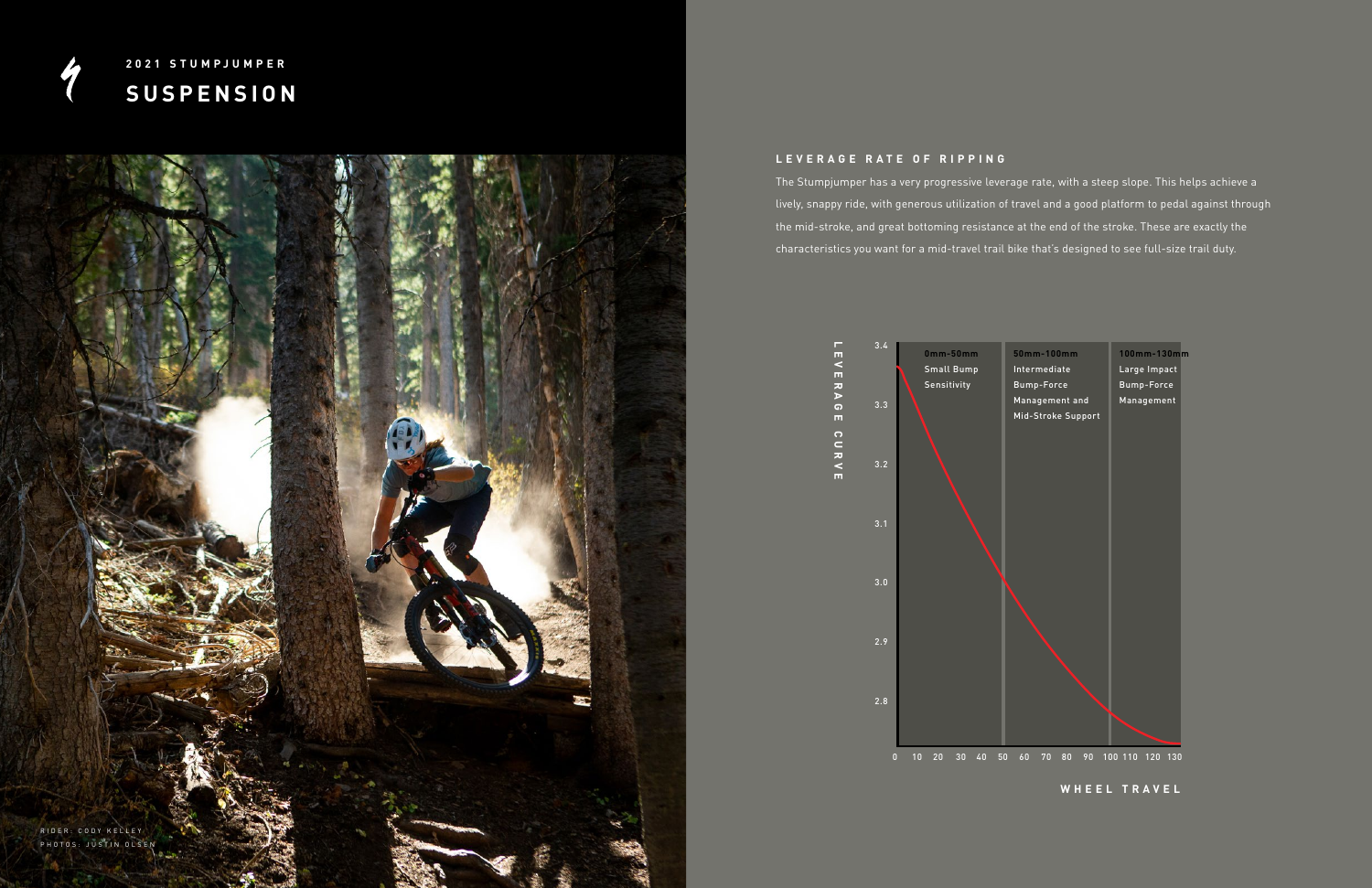# **COMPRESSION DAMPING**

Our goal was excellent pedaling performance and mid-stroke pedaling support without sacrificing bump performance. To achieve this, we used Fox's Digressive piston to add low speed compression without over-producing on high shaft speeds normally associated with square edge bumps. We tuned the piston very light in order to give just enough support but still remain active and excel in rough terrain.

## **REBOUND DAMPING**

We wanted to keep the shock active without packing, and still allow for a responsive shock, as well as provide the rebound support needed for larger events where the spring stores a lot of energy. That's a big ask. To achieve that, we created a custom progressive rebound tune. This keeps the rebound quick and responsive toward the top of the stroke, but ramps up for deep stroke support where the spring is storing its maximum energy.



 $\overline{a}$ 

 $\bullet$ 

### $\overline{\mathsf{C}}$ 250 **FORCE (LBS)** Low-speed Light high-speed damping allows use of 200  $\overline{\bm{z}}$ compression travel for bump force management.  $\frac{1}{2}$ 150 provides stability and pedalling 100  $\overline{a}$ support. 50  $\boldsymbol{\omega}$ 0 -50 -100 -150 -200 Light rebound at Rebound damping builds to control -25 low speeds keep energy stored from bigger events. the ride active. -300 -350 -400 -450

To work in concert with our steep leverage ratio, we used a larger volume spring than stock to provide a more gradual spring ramp. This spring rate enables more usable travel in trail conditions we ride in most, while still maintaining progression for good bottoming resistance.



**VELOCTY (IN/SEC)**